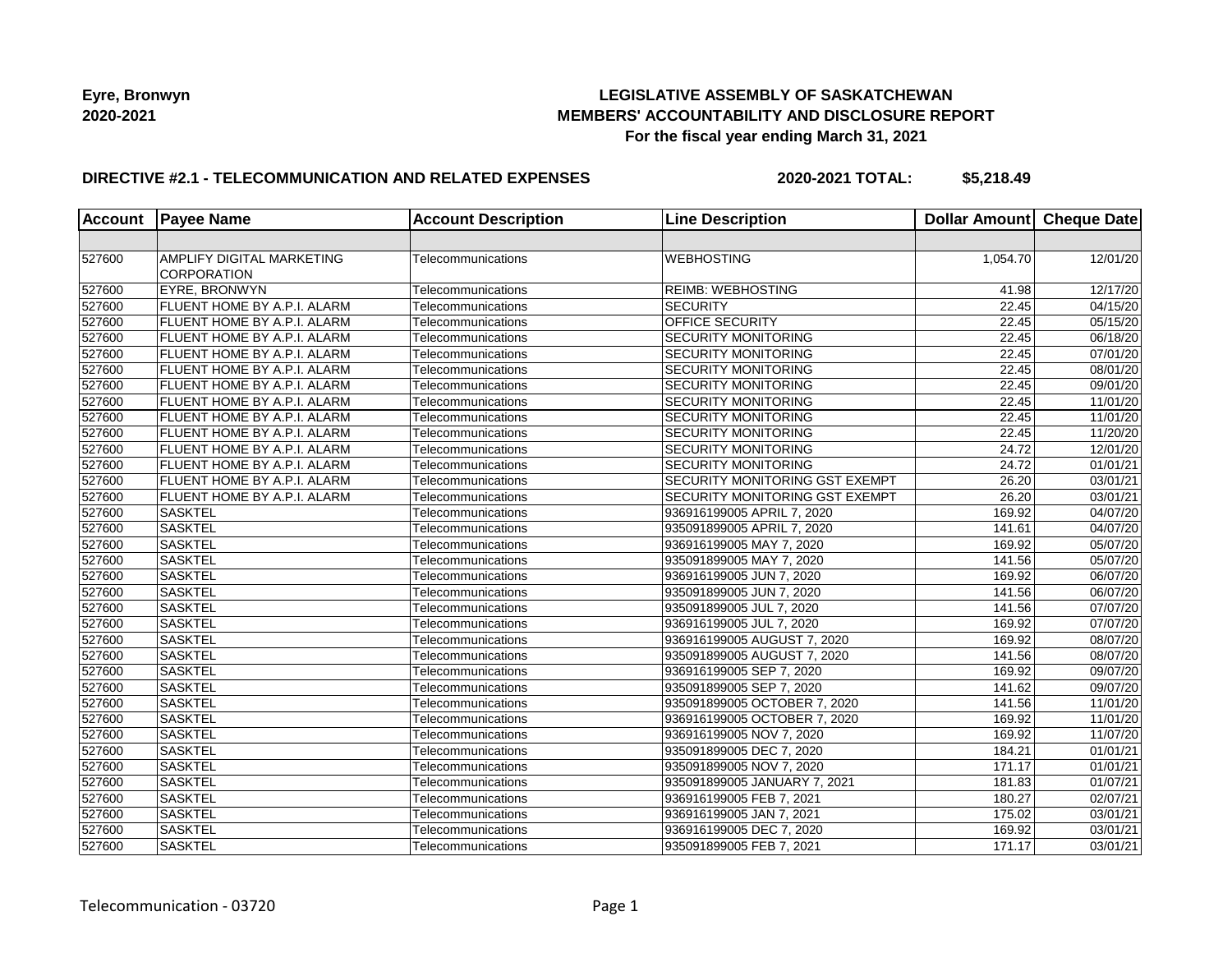## **LEGISLATIVE ASSEMBLY OF SASKATCHEWAN MEMBERS' ACCOUNTABILITY AND DISCLOSURE REPORT For the fiscal year ending March 31, 2021**

## **DIRECTIVE #2.1 - TELECOMMUNICATION AND RELATED EXPENSES**

| <b>Account</b> | <b>IPavee Name</b> | <b>Account Description</b> | <b>Line Description</b>  | <b>Dollar Amountl Cheque Date</b> |          |
|----------------|--------------------|----------------------------|--------------------------|-----------------------------------|----------|
|                |                    |                            |                          |                                   |          |
| 527600         | <b>SASKTEL</b>     | Telecommunications         | 935091899005 MAR 7, 2021 | 176.31                            | 03/07/21 |
| 527600         | <b>SASKTEL</b>     | Telecommunications         | 372125988007 MAR 8, 2021 | 57.63                             | 03/08/21 |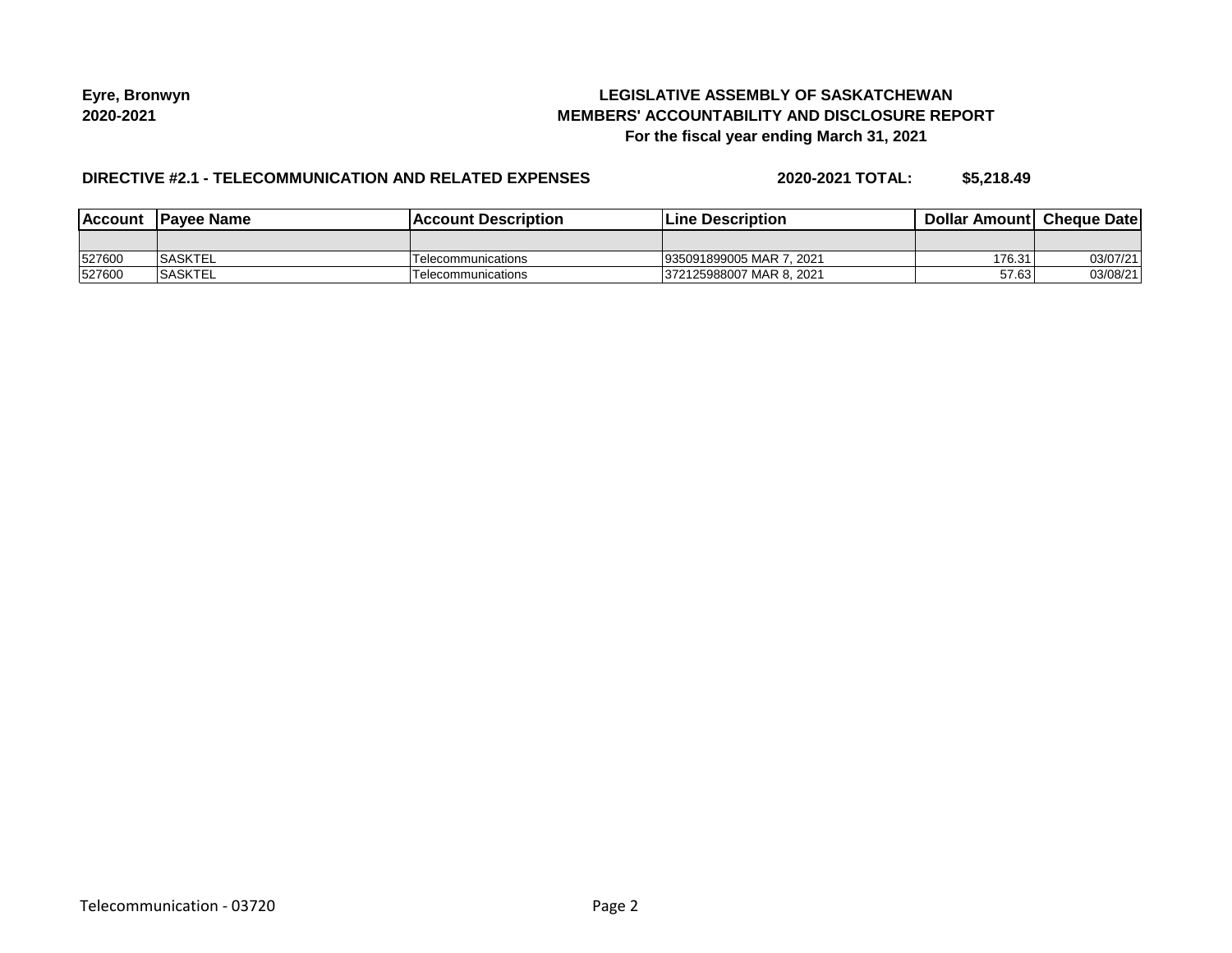# **LEGISLATIVE ASSEMBLY OF SASKATCHEWAN MEMBERS' ACCOUNTABILITY AND DISCLOSURE REPORT For the fiscal year ending March 31, 2021**

## **DIRECTIVE #3.1 - MLA TRAVEL AND LIVING EXPENSES**

**2020-2021 TOTAL: \$8,157.12**

| <b>Account</b> | <b>Payee Name</b>                                     | <b>Account Description</b>  | <b>Line Description</b>       | Dollar Amount | <b>Cheque Date</b> |
|----------------|-------------------------------------------------------|-----------------------------|-------------------------------|---------------|--------------------|
|                |                                                       |                             |                               |               |                    |
| 541900         | ENTERPRISE RENT-A-CAR CANADA LTD. Elected Rep -Travel |                             | MLA TRAVEL NOV 20-DEC 4, 2020 | 920.44        | 03/01/21           |
| 541900         | <b>EYRE, BRONWYN</b>                                  | Elected Rep - Travel        | MLA TRAVEL JUNE 15 - 29, 2020 | 1,342.59      | 06/25/20           |
| 541900         | EYRE. BRONWYN                                         | Elected Rep - Travel        | MLA TRAVEL JUN 22-26, 2020    | 1,340.25      | 07/06/20           |
| 541900         | <b>EYRE, BRONWYN</b>                                  | <b>Elected Rep - Travel</b> | MLA TRAVEL JUN 29-30, 2020    | 519.46        | 07/10/20           |
| 541900         | <b>EYRE, BRONWYN</b>                                  | Elected Rep - Travel        | MLA TRAVEL JUL 2-3, 2020      | 506.76        | 07/10/20           |
| 541900         | <b>EYRE, BRONWYN</b>                                  | <b>Elected Rep - Travel</b> | MLA TRAVEL SEP 2-3, 2020      | 259.43        | 09/14/20           |
| 541900         | <b>EYRE, BRONWYN</b>                                  | Elected Rep - Travel        | MLA TRAVEL OCT 30, 2020       | 269.97        | 11/12/20           |
| 541900         | EYRE. BRONWYN                                         | <b>Elected Rep - Travel</b> | MLA TRAVEL NOV 7-9, 2020      | 774.81        | 11/18/20           |
| 541900         | EYRE. BRONWYN                                         | Elected Rep - Travel        | MLA TRAVEL NOV 19, 2020       | 269.97        | 11/28/20           |
| 541900         | EYRE. BRONWYN                                         | Elected Rep - Travel        | MLA TRAVEL NOV 25-DEC 4. 2020 | 888.99        | 12/17/20           |
| 541900         | EYRE. BRONWYN                                         | Elected Rep - Travel        | MLA TRAVEL DEC 7-10. 2020     | 1,064.45      | 12/17/20           |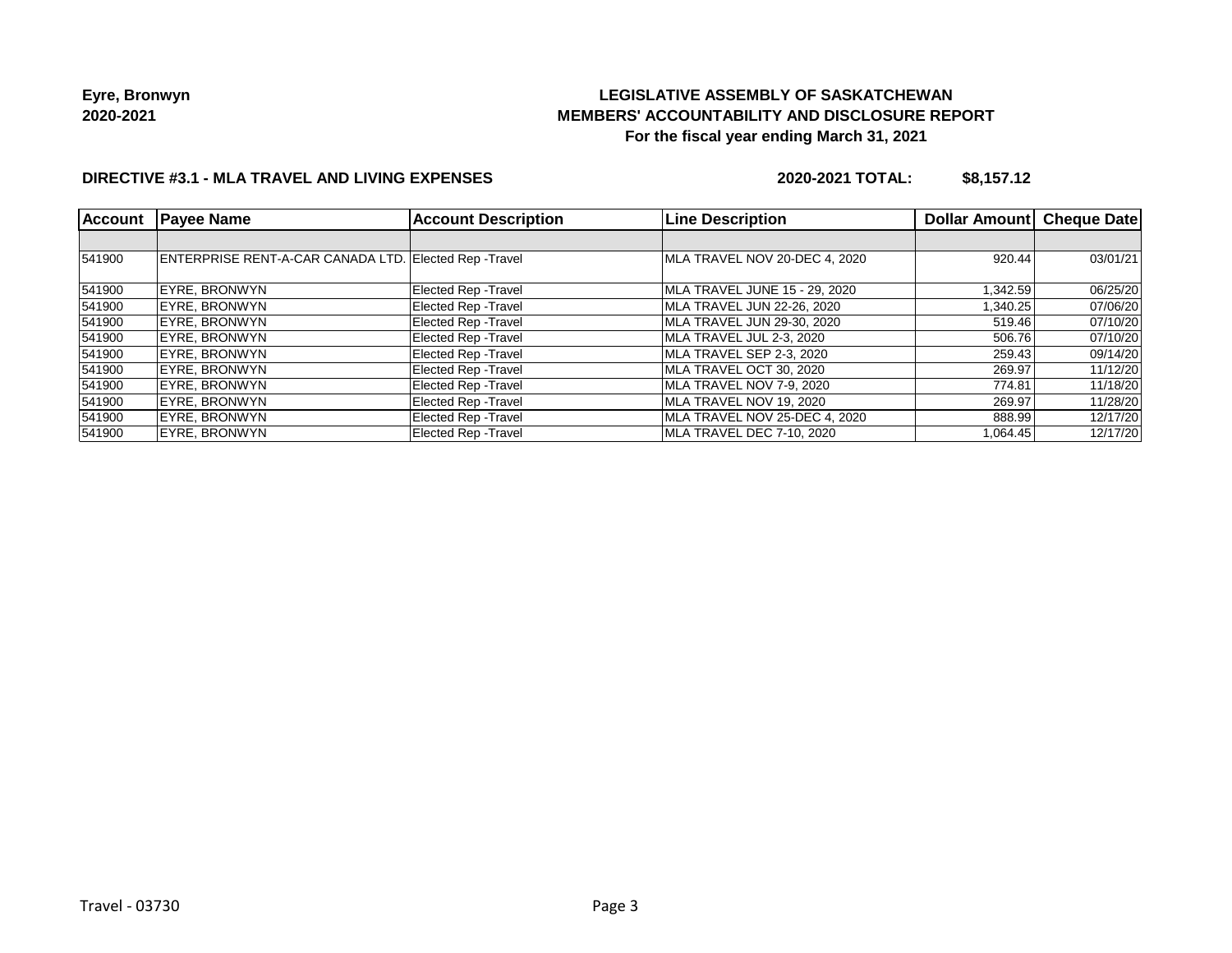# **LEGISLATIVE ASSEMBLY OF SASKATCHEWAN MEMBERS' ACCOUNTABILITY AND DISCLOSURE REPORT For the fiscal year ending March 31, 2021**

#### **DIRECTIVE #4.1 - CONSTITUENCY SERVICE EXPENSES**

| <b>Account</b> | <b>Payee Name</b>                                             | <b>Account Description</b>                | <b>Line Description</b>        | Dollar Amount | <b>Cheque Date</b> |
|----------------|---------------------------------------------------------------|-------------------------------------------|--------------------------------|---------------|--------------------|
|                |                                                               |                                           |                                |               |                    |
| 522000         | <b>BAYDO DEVELOPMENT CORPORATION</b>                          | Rent of Ground, Buildings and Other Space | APRIL 2020 MLA OFFICE RENT     | 2,744.60      | 04/01/20           |
| 522000         | <b>BAYDO DEVELOPMENT CORPORATION</b>                          | Rent of Ground, Buildings and Other Space | MAY 2020 MLA OFFICE RENT       | 2.744.60      | 04/25/20           |
| 522000         | <b>BAYDO DEVELOPMENT CORPORATION</b>                          | Rent of Ground, Buildings and Other Space | JUNE 2020 MLA OFFICE RENT      | 2,744.60      | 05/15/20           |
| 522000         | PROKEY LIVING LTD.                                            | Rent of Ground, Buildings and Other Space | JULY 2020 MLA OFFICE RENT      | 2,744.60      | 06/14/20           |
| 522000         | PROKEY LIVING LTD.                                            | Rent of Ground, Buildings and Other Space | AUG 2020 MLA OFFICE RENT       | 2,744.60      | 07/07/20           |
| 522000         | PROKEY LIVING LTD.                                            | Rent of Ground, Buildings and Other Space | SEPT 2020 MLA OFFICE RENT      | 2,744.60      | 08/14/20           |
| 522000         | <b>PROKEY LIVING LTD.</b>                                     | Rent of Ground, Buildings and Other Space | OCT 2020 MLA OFFICE RENT       | 2,744.60      | 09/11/20           |
| 522000         | PROKEY LIVING LTD.                                            | Rent of Ground, Buildings and Other Space | NOV 2020 MLA OFFICE RENT       | 2,744.60      | 10/07/20           |
| 522000         | PROKEY LIVING LTD.                                            | Rent of Ground, Buildings and Other Space | DEC 2020 MLA OFFICE RENT       | 2,744.60      | 12/01/20           |
| 522000         | PROKEY LIVING LTD.                                            | Rent of Ground, Buildings and Other Space | JAN 2021 MLA OFFICE RENT       | 2,744.60      | 12/17/20           |
| 522000         | <b>PROKEY LIVING LTD.</b>                                     | Rent of Ground, Buildings and Other Space | FEB 2021 MLA OFFICE RENT       | 2,744.60      | 01/12/21           |
| 522000         | PROKEY LIVING LTD.                                            | Rent of Ground, Buildings and Other Space | MAR 2021 MLA OFFICE RENT       | 2,744.60      | 02/08/21           |
| 522200         | MINISTER OF FINANCE-MINISTRY OF<br>SASKBUILDS AND PROCUREMENT | <b>Rent of Photocopiers</b>               | PHOTOCOPIER SERVICE FEES 20/21 | 100.00        | 01/01/21           |
| 522200         | TOSHIBA TEC CANADA BUSINESS<br>SOLUTIONS INC                  | Rent of Photocopiers                      | <b>COPIER CHARGES</b>          | 92.60         | 04/01/20           |
| 522200         | TOSHIBA TEC CANADA BUSINESS<br>SOLUTIONS INC                  | Rent of Photocopiers                      | <b>COPIER CHARGES</b>          | 92.60         | 05/01/20           |
| 522200         | TOSHIBA TEC CANADA BUSINESS<br><b>SOLUTIONS INC</b>           | Rent of Photocopiers                      | <b>COPIER CHARGES</b>          | 92.60         | 06/01/20           |
| 522200         | TOSHIBA TEC CANADA BUSINESS<br><b>SOLUTIONS INC</b>           | <b>Rent of Photocopiers</b>               | <b>COPIER CHARGES</b>          | 74.08         | 08/01/20           |
| 522200         | TOSHIBA TEC CANADA BUSINESS<br><b>SOLUTIONS INC</b>           | Rent of Photocopiers                      | <b>COPIER CHARGES</b>          | 208.09        | 08/20/20           |
| 522200         | <b>TOSHIBA TEC CANADA BUSINESS</b><br><b>SOLUTIONS INC</b>    | Rent of Photocopiers                      | <b>COPIER CHARGES</b>          | 97.79         | 09/02/20           |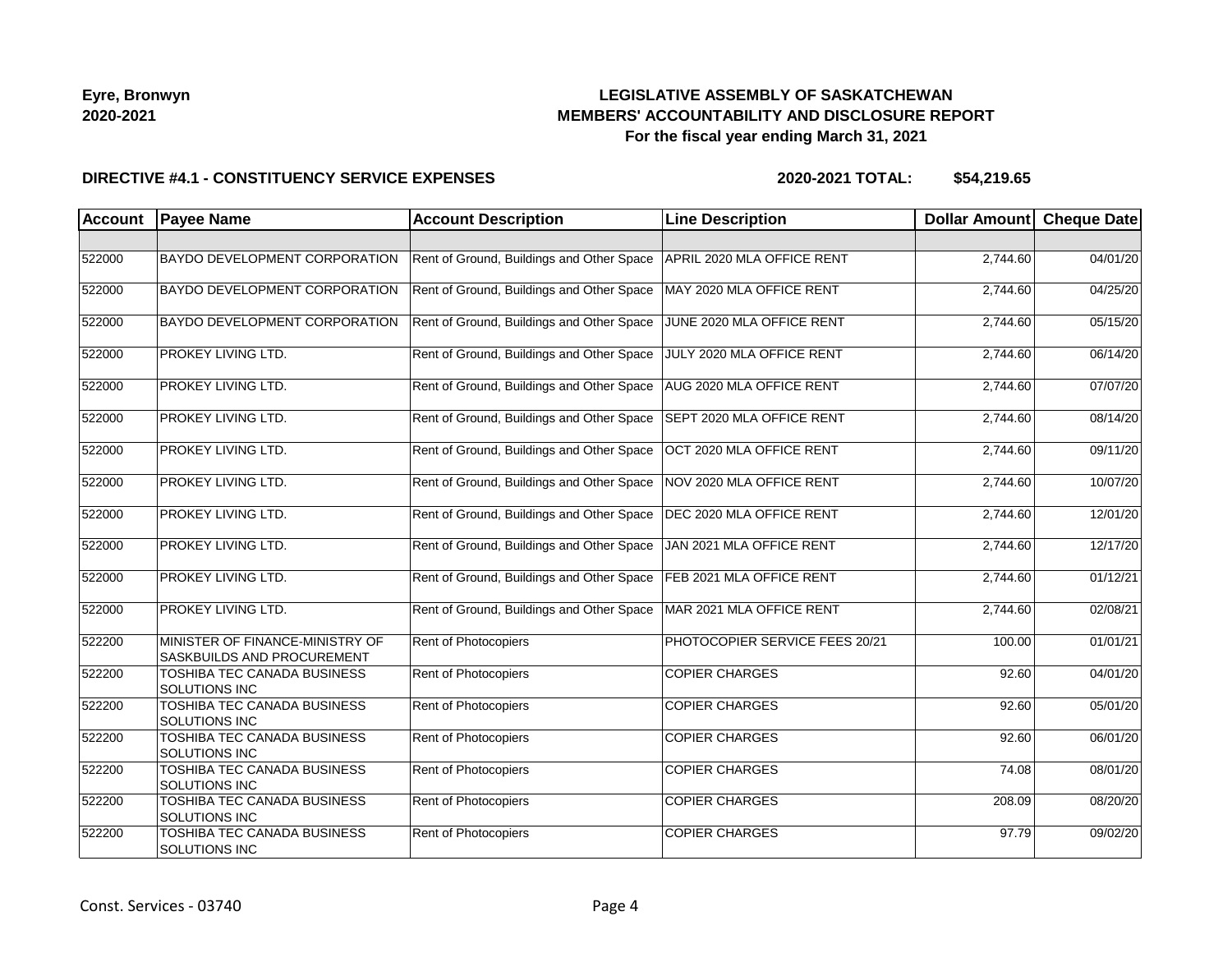## **LEGISLATIVE ASSEMBLY OF SASKATCHEWAN MEMBERS' ACCOUNTABILITY AND DISCLOSURE REPORT For the fiscal year ending March 31, 2021**

#### **DIRECTIVE #4.1 - CONSTITUENCY SERVICE EXPENSES**

| <b>Account</b>  | <b>Payee Name</b>                                   | <b>Account Description</b>              | <b>Line Description</b>                         | Dollar Amount | <b>Cheque Date</b> |
|-----------------|-----------------------------------------------------|-----------------------------------------|-------------------------------------------------|---------------|--------------------|
|                 |                                                     |                                         |                                                 |               |                    |
| 522200          | TOSHIBA TEC CANADA BUSINESS<br>SOLUTIONS INC        | Rent of Photocopiers                    | <b>COPIER CHARGES</b>                           | 99.77         | 10/01/20           |
| 522200          | TOSHIBA TEC CANADA BUSINESS<br><b>SOLUTIONS INC</b> | Rent of Photocopiers                    | <b>COPIER CHARGES</b>                           | 79.67         | 12/01/20           |
| 522200          | <b>TOSHIBA TEC CANADA BUSINESS</b><br>SOLUTIONS INC | Rent of Photocopiers                    | <b>COPIER CHARGES</b>                           | 77.89         | 01/01/21           |
| 522200          | <b>TOSHIBA TEC CANADA BUSINESS</b><br>SOLUTIONS INC | Rent of Photocopiers                    | <b>COPIER CHARGES</b>                           | 82.50         | 01/01/21           |
| 522200          | TOSHIBA TEC CANADA BUSINESS<br><b>SOLUTIONS INC</b> | Rent of Photocopiers                    | <b>COPIER CHARGES</b>                           | 78.18         | 02/01/21           |
| 522200          | TOSHIBA TEC CANADA BUSINESS<br>SOLUTIONS INC        | Rent of Photocopiers                    | <b>COPIER CHARGES</b>                           | 78.42         | 03/01/21           |
| $\sqrt{522200}$ | TOSHIBA TEC CANADA BUSINESS<br>SOLUTIONS INC        | Rent of Photocopiers                    | <b>COPIER CHARGES</b>                           | 83.74         | 03/25/21           |
| 522500          | SASKATCHEWAN GOVERNMENT<br><b>INSURANCE</b>         | <b>Insurance Premiums</b>               | 2020/21 INSURANCE POLICY B. EYRE,<br><b>MLA</b> | 947.64        | 08/07/20           |
| 522700          | SASKPOWER CORPORATION                               | Utilities - Electricity and Nat Gas     | 510004511554 MAR 24, 2020                       | 99.28         | 04/01/20           |
| 522700          | SASKPOWER CORPORATION                               | Utilities - Electricity and Nat Gas     | 510004511554 APR 24, 2020                       | 103.80        | 05/01/20           |
| 522700          | SASKPOWER CORPORATION                               | Utilities - Electricity and Nat Gas     | 510004511554 MAY 25, 2020                       | 75.77         | 06/01/20           |
| 522700          | SASKPOWER CORPORATION                               | Utilities - Electricity and Nat Gas     | 510004511554 JUN 23, 2020                       | 106.47        | 07/01/20           |
| 522700          | SASKPOWER CORPORATION                               | Utilities - Electricity and Nat Gas     | 510004511554 JUL 23, 2020                       | 99.89         | 08/01/20           |
| 522700          | <b>SASKPOWER CORPORATION</b>                        | Utilities - Electricity and Nat Gas     | 510004511554 AUG 25, 2020                       | 108.97        | 09/01/20           |
| 522700          | SASKPOWER CORPORATION                               | Utilities - Electricity and Nat Gas     | 510004511554 SEP 23, 2020                       | 97.86         | 10/01/20           |
| 522700          | SASKPOWER CORPORATION                               | Utilities - Electricity and Nat Gas     | 510004511554 OCT 23, 2020                       | 100.06        | 11/01/20           |
| 522700          | SASKPOWER CORPORATION                               | Utilities - Electricity and Nat Gas     | 510004511554 NOV 24, 2020                       | 88.92         | 12/01/20           |
| 522700          | SASKPOWER CORPORATION                               | Utilities - Electricity and Nat Gas     | 510004511554 DEC 22, 2020                       | 88.59         | 01/01/21           |
| 522700          | <b>SASKPOWER CORPORATION</b>                        | Utilities - Electricity and Nat Gas     | 510004511554 JAN 25, 2021                       | 97.30         | 02/01/21           |
| 522700          | <b>SASKPOWER CORPORATION</b>                        | Utilities - Electricity and Nat Gas     | 510004511554 FEB 22, 2021                       | 72.41         | 03/01/21           |
| 522700          | SASKPOWER CORPORATION                               | Utilities - Electricity and Nat Gas     | 510004511554 MAR 24, 2021                       | 95.53         | 03/24/21           |
| 525000          | <b>EYRE, BRONWYN</b>                                | Postal, Courier, Freight and Related    | <b>REIMB: OFFICE SUPPLIES/POSTAGE</b>           | 32.29         | 06/15/20           |
| 525000          | MINISTER OF FINANCE-MINISTRY OF                     | Postal, Courier, Freight and Related    | DEC 2020 MAIL SERVICES                          | 1,534.11      | 01/20/21           |
|                 | SASKBUILDS AND PROCUREMENT                          |                                         |                                                 |               |                    |
| 525000          | <b>WESTERN LITHO LTD.</b>                           | Postal, Courier, Freight and Related    | CHRISTMAS CARDS/POSTAGE                         | 178.00        | 03/01/21           |
| 528000          | PC PERFECT MANAGEMENT INC.                          | <b>Support Services</b>                 | <b>IT SUPPORT</b>                               | 99.38         | 12/01/20           |
| 530000          | <b>CREATIVE OUTDOOR</b>                             | <b>Communications Development Costs</b> | ADVERTISING/ADVERTISING<br><b>PRODUCTION</b>    | 52.10         | 12/01/20           |
| 530000          | <b>CREATIVE OUTDOOR</b>                             | <b>Communications Development Costs</b> | ADVERTISING/PRODUCTION FEE                      | 52.10         | 03/01/21           |
| 530000          | <b>CREATIVE OUTDOOR</b>                             | <b>Communications Development Costs</b> | <b>ADVERTISING/PRODUCTION FEE</b>               | 52.10         | 03/01/21           |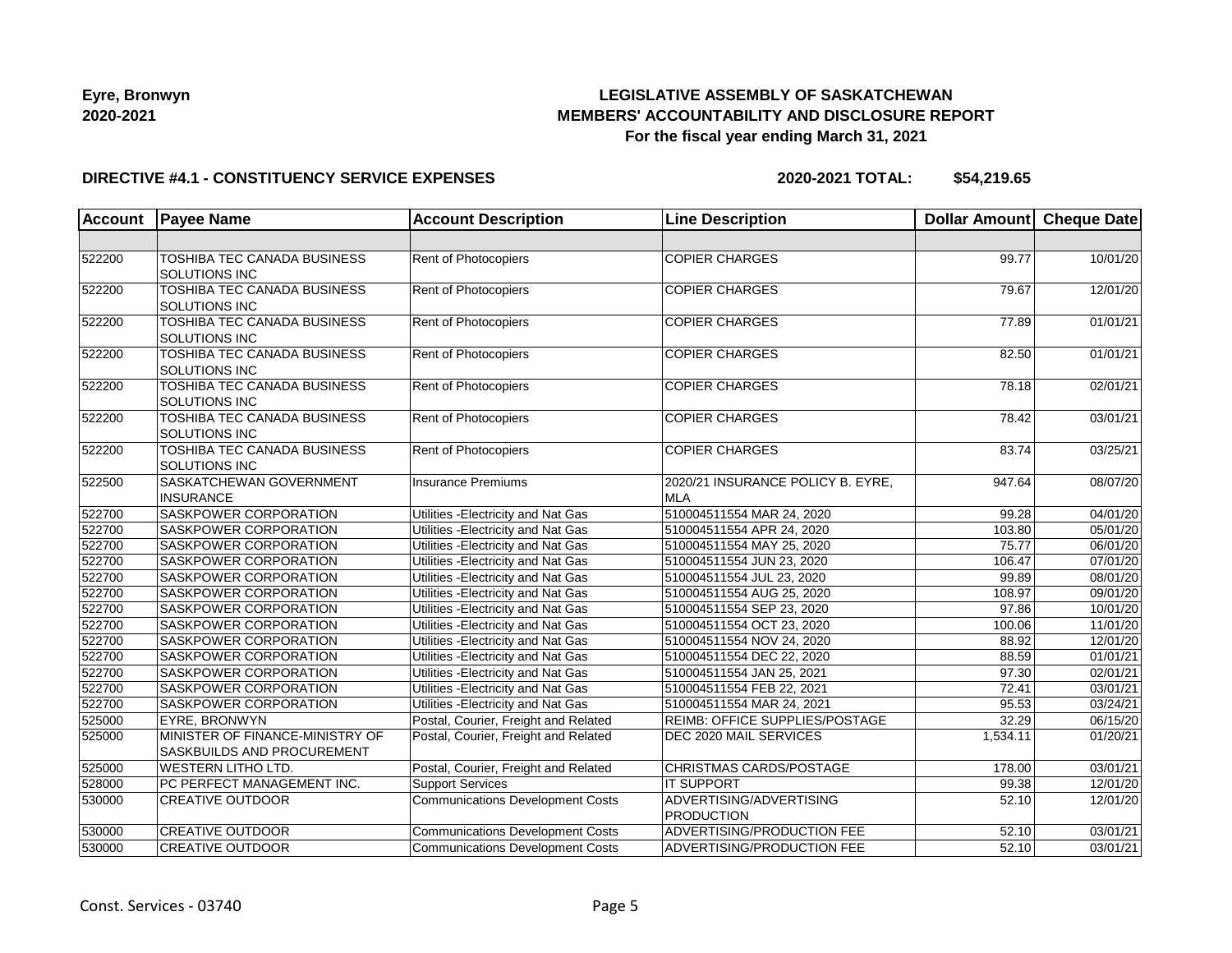

# **LEGISLATIVE ASSEMBLY OF SASKATCHEWAN MEMBERS' ACCOUNTABILITY AND DISCLOSURE REPORT For the fiscal year ending March 31, 2021**

### **DIRECTIVE #4.1 - CONSTITUENCY SERVICE EXPENSES**

| <b>Account</b> | <b>Payee Name</b>                             | <b>Account Description</b>       | <b>Line Description</b>    | <b>Dollar Amount</b> | Cheque Date |
|----------------|-----------------------------------------------|----------------------------------|----------------------------|----------------------|-------------|
|                |                                               |                                  |                            |                      |             |
| 530000         | <b>CURBEX</b>                                 | Communications Development Costs | ADVERTISING PRODUCTION     | 49.00                | 11/12/20    |
| 530300         | MARU GROUP CANADA INC.                        | Primary Research/Focus group     | AD HOC RESEARCH            | 661.11               | 06/01/20    |
| 530300         | MARU GROUP CANADA INC.                        | Primary Research/Focus group     | AD HOC RESEARCH            | 661.11               | 10/01/20    |
| 530300         | MARU GROUP CANADA INC.                        | Primary Research/Focus group     | AD HOC RESEARCH            | 632.97               | 03/01/21    |
| 530300         | MARU GROUP CANADA INC.                        | Primary Research/Focus group     | AD HOC RESEARCH            | 632.97               | 03/01/21    |
| 530500         | <b>CLAVET COMMUNITY ARENA</b>                 | Media Placement                  | <b>ADVERTISING</b>         | 150.00               | 11/01/20    |
| 530500         | <b>ASSOCIATION</b><br><b>CREATIVE OUTDOOR</b> | Media Placement                  | <b>ADVERTISING</b>         | 458.50               | 04/01/20    |
| 530500         | <b>CREATIVE OUTDOOR</b>                       | Media Placement                  | <b>ADVERTISING</b>         | 133.08               | 07/01/20    |
| 530500         | <b>CREATIVE OUTDOOR</b>                       | Media Placement                  | <b>ADVERTISING</b>         | 65.50                | 08/09/20    |
| 530500         | <b>CREATIVE OUTDOOR</b>                       | Media Placement                  | <b>ADVERTISING</b>         | 65.50                | 08/09/20    |
| 530500         | <b>CREATIVE OUTDOOR</b>                       | Media Placement                  | <b>ADVERTISING</b>         | 65.50                | 08/09/20    |
| 530500         | <b>CREATIVE OUTDOOR</b>                       | Media Placement                  | <b>ADVERTISING</b>         | 65.50                | 08/09/20    |
| 530500         | <b>CREATIVE OUTDOOR</b>                       | Media Placement                  | <b>ADVERTISING</b>         | 532.40               | 11/12/20    |
| 530500         | <b>CREATIVE OUTDOOR</b>                       | Media Placement                  | <b>ADVERTISING</b>         | 458.50               | 11/28/20    |
| 530500         | <b>CREATIVE OUTDOOR</b>                       | Media Placement                  | ADVERTISING/ADVERTISING    | 81.00                | 12/01/20    |
|                |                                               |                                  | <b>PRODUCTION</b>          |                      |             |
| 530500         | <b>CREATIVE OUTDOOR</b>                       | Media Placement                  | <b>ADVERTISING</b>         | 133.10               | 01/01/21    |
| 530500         | <b>CREATIVE OUTDOOR</b>                       | Media Placement                  | ADVERTISING/ADVERTISING    | 133.10               | 01/01/21    |
|                |                                               |                                  | <b>PRODUCTION</b>          |                      |             |
| 530500         | <b>CREATIVE OUTDOOR</b>                       | Media Placement                  | <b>ADVERTISING</b>         | 133.10               | 01/01/21    |
| 530500         | <b>CREATIVE OUTDOOR</b>                       | Media Placement                  | <b>ADVERTISING</b>         | 133.10               | 02/01/21    |
| 530500         | <b>CREATIVE OUTDOOR</b>                       | Media Placement                  | <b>ADVERTISING</b>         | 133.10               | 02/01/21    |
| 530500         | <b>CREATIVE OUTDOOR</b>                       | Media Placement                  | <b>ADVERTISING</b>         | 133.10               | 03/01/21    |
| 530500         | <b>CREATIVE OUTDOOR</b>                       | Media Placement                  | ADVERTISING/PRODUCTION FEE | 81.00                | 03/01/21    |
| 530500         | <b>CREATIVE OUTDOOR</b>                       | Media Placement                  | <b>ADVERTISING</b>         | 133.10               | 03/01/21    |
| 530500         | <b>CREATIVE OUTDOOR</b>                       | Media Placement                  | <b>ADVERTISING</b>         | 133.10               | 03/01/21    |
| 530500         | <b>CREATIVE OUTDOOR</b>                       | Media Placement                  | ADVERTISING/PRODUCTION FEE | 81.00                | 03/01/21    |
| 530500         | <b>CURBEX</b>                                 | Media Placement                  | <b>ADVERTISING</b>         | 151.50               | 05/01/20    |
| 530500         | <b>CURBEX</b>                                 | Media Placement                  | <b>ADVERTISING</b>         | 151.50               | 06/01/20    |
| 530500         | <b>CURBEX</b>                                 | Media Placement                  | <b>ADVERTISING</b>         | 151.50               | 06/16/20    |
| 530500         | <b>CURBEX</b>                                 | Media Placement                  | <b>ADVERTISING</b>         | 151.50               | 07/17/20    |
| 530500         | <b>CURBEX</b>                                 | Media Placement                  | <b>ADVERTISING</b>         | 151.50               | 08/15/20    |
| 530500         | <b>CURBEX</b>                                 | Media Placement                  | <b>ADVERTISING</b>         | 151.50               | 11/13/20    |
| 530500         | <b>CURBEX</b>                                 | Media Placement                  | <b>ADVERTISING</b>         | 151.50               | 01/01/21    |
| 530500         | <b>CURBEX</b>                                 | Media Placement                  | <b>ADVERTISING</b>         | 151.50               | 02/01/21    |
| 530500         | <b>CURBEX</b>                                 | Media Placement                  | <b>ADVERTISING</b>         | 151.50               | 03/01/21    |
| 530500         | <b>CURBEX</b>                                 | Media Placement                  | <b>ADVERTISING</b>         | 151.50               | 03/13/21    |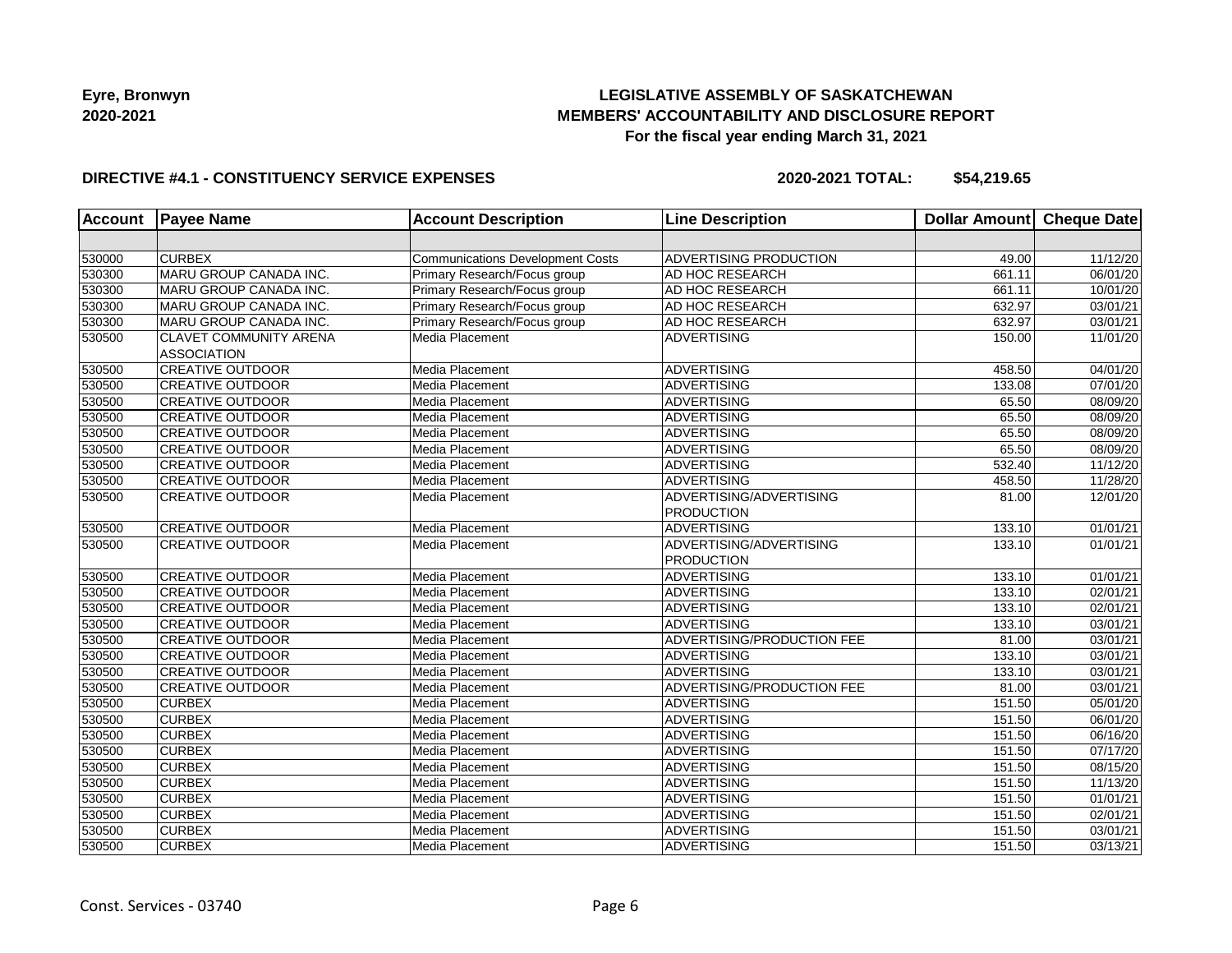# **LEGISLATIVE ASSEMBLY OF SASKATCHEWAN MEMBERS' ACCOUNTABILITY AND DISCLOSURE REPORT For the fiscal year ending March 31, 2021**

### **DIRECTIVE #4.1 - CONSTITUENCY SERVICE EXPENSES**

| Account | <b>Payee Name</b>        | <b>Account Description</b> | <b>Line Description</b> | <b>Dollar Amount</b> | <b>Cheque Date</b> |
|---------|--------------------------|----------------------------|-------------------------|----------------------|--------------------|
|         |                          |                            |                         |                      |                    |
| 530500  | DUNDURN, TOWN OF         | Media Placement            | <b>ADVERTISING</b>      | 30.00                | 04/08/20           |
| 530500  | DUNDURN, TOWN OF         | Media Placement            | <b>ADVERTISING</b>      | 30.00                | 06/03/20           |
| 530500  | DUNDURN, TOWN OF         | Media Placement            | ADVERTISING             | 30.00                | 07/03/20           |
| 530500  | <b>DUNDURN, TOWN OF</b>  | Media Placement            | ADVERTISING             | 30.00                | 08/05/20           |
| 530500  | DUNDURN, TOWN OF         | Media Placement            | ADVERTISING             | 30.00                | 12/01/20           |
| 530500  | DUNDURN, TOWN OF         | Media Placement            | <b>ADVERTISING</b>      | 30.00                | 01/01/21           |
| 530500  | <b>JENSON PUBLISHING</b> | Media Placement            | <b>ADVERTISING</b>      | 38.00                | 04/02/20           |
| 530500  | <b>JENSON PUBLISHING</b> | Media Placement            | ADVERTISING             | 38.00                | 04/09/20           |
| 530500  | <b>JENSON PUBLISHING</b> | Media Placement            | <b>ADVERTISING</b>      | 38.00                | 05/01/20           |
| 530500  | <b>JENSON PUBLISHING</b> | Media Placement            | <b>ADVERTISING</b>      | 38.00                | 05/01/20           |
| 530500  | <b>JENSON PUBLISHING</b> | Media Placement            | <b>ADVERTISING</b>      | 38.00                | 05/01/20           |
| 530500  | <b>JENSON PUBLISHING</b> | Media Placement            | <b>ADVERTISING</b>      | 38.00                | 05/07/20           |
| 530500  | <b>JENSON PUBLISHING</b> | Media Placement            | <b>ADVERTISING</b>      | 38.00                | 05/14/20           |
| 530500  | <b>JENSON PUBLISHING</b> | Media Placement            | ADVERTISING             | 38.00                | 06/01/20           |
| 530500  | <b>JENSON PUBLISHING</b> | Media Placement            | ADVERTISING             | 38.00                | 06/01/20           |
| 530500  | <b>JENSON PUBLISHING</b> | Media Placement            | ADVERTISING             | 38.00                | 06/04/20           |
| 530500  | <b>JENSON PUBLISHING</b> | Media Placement            | ADVERTISING             | 38.00                | 06/11/20           |
| 530500  | <b>JENSON PUBLISHING</b> | Media Placement            | <b>ADVERTISING</b>      | 38.00                | 06/18/20           |
| 530500  | <b>JENSON PUBLISHING</b> | Media Placement            | <b>ADVERTISING</b>      | 38.00                | 07/01/20           |
| 530500  | <b>JENSON PUBLISHING</b> | Media Placement            | <b>ADVERTISING</b>      | 38.00                | 07/02/20           |
| 530500  | <b>JENSON PUBLISHING</b> | Media Placement            | ADVERTISING             | 38.00                | 07/09/20           |
| 530500  | <b>JENSON PUBLISHING</b> | Media Placement            | <b>ADVERTISING</b>      | 38.00                | 07/16/20           |
| 530500  | JENSON PUBLISHING        | Media Placement            | <b>ADVERTISING</b>      | 38.00                | 08/01/20           |
| 530500  | <b>JENSON PUBLISHING</b> | Media Placement            | <b>ADVERTISING</b>      | 38.00                | 08/13/20           |
| 530500  | <b>JENSON PUBLISHING</b> | Media Placement            | <b>ADVERTISING</b>      | 38.00                | 08/20/20           |
| 530500  | JENSON PUBLISHING        | Media Placement            | ADVERTISING             | 38.00                | 09/01/20           |
| 530500  | <b>JENSON PUBLISHING</b> | Media Placement            | ADVERTISING             | 38.00                | 09/03/20           |
| 530500  | JENSON PUBLISHING        | Media Placement            | ADVERTISING             | 38.00                | 09/10/20           |
| 530500  | <b>JENSON PUBLISHING</b> | Media Placement            | <b>ADVERTISING</b>      | 39.14                | 11/19/20           |
| 530500  | <b>JENSON PUBLISHING</b> | Media Placement            | <b>ADVERTISING</b>      | 46.97                | 12/10/20           |
| 530500  | <b>JENSON PUBLISHING</b> | Media Placement            | <b>ADVERTISING</b>      | 171.31               | 01/01/21           |
| 530500  | <b>JENSON PUBLISHING</b> | Media Placement            | ADVERTISING             | 12.50                | 01/01/21           |
| 530500  | <b>JENSON PUBLISHING</b> | Media Placement            | ADVERTISING             | 12.50                | 01/01/21           |
| 530500  | <b>JENSON PUBLISHING</b> | Media Placement            | ADVERTISING             | 46.97                | 01/01/21           |
| 530500  | <b>JENSON PUBLISHING</b> | Media Placement            | <b>ADVERTISING</b>      | 39.14                | 02/01/21           |
| 530500  | JENSON PUBLISHING        | Media Placement            | <b>ADVERTISING</b>      | 20.00                | 02/01/21           |
| 530500  | <b>JENSON PUBLISHING</b> | Media Placement            | <b>ADVERTISING</b>      | 58.72                | 02/01/21           |
| 530500  | <b>JENSON PUBLISHING</b> | Media Placement            | ADVERTISING             | 58.72                | 02/04/21           |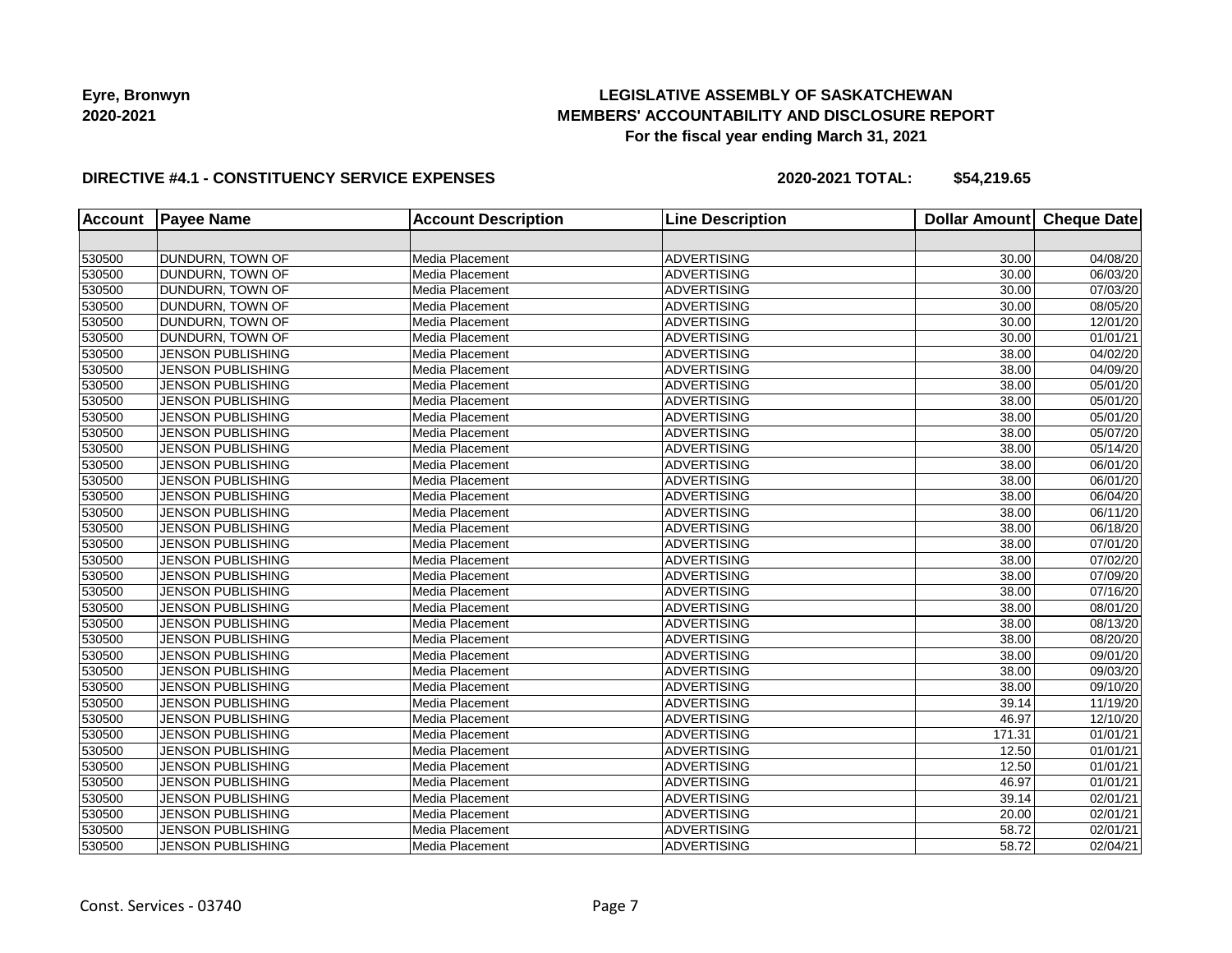# **LEGISLATIVE ASSEMBLY OF SASKATCHEWAN MEMBERS' ACCOUNTABILITY AND DISCLOSURE REPORT For the fiscal year ending March 31, 2021**

### **DIRECTIVE #4.1 - CONSTITUENCY SERVICE EXPENSES**

| <b>Account</b> | <b>Payee Name</b>                 | <b>Account Description</b>    | <b>Line Description</b>                                    | Dollar Amount | <b>Cheque Date</b>    |
|----------------|-----------------------------------|-------------------------------|------------------------------------------------------------|---------------|-----------------------|
|                |                                   |                               |                                                            |               |                       |
| 530500         | JENSON PUBLISHING                 | Media Placement               | <b>ADVERTISING</b>                                         | 20.00         | 02/11/21              |
| 530500         | <b>JENSON PUBLISHING</b>          | Media Placement               | <b>ADVERTISING</b>                                         | 58.72         | $\overline{02/1}1/21$ |
| 530500         | <b>JENSON PUBLISHING</b>          | Media Placement               | <b>ADVERTISING</b>                                         | 20.00         | 03/01/21              |
| 530500         | <b>JENSON PUBLISHING</b>          | Media Placement               | <b>ADVERTISING</b>                                         | 20.00         | 03/01/21              |
| 530500         | JENSON PUBLISHING                 | Media Placement               | ADVERTISING                                                | 58.72         | 03/01/21              |
| 530500         | JENSON PUBLISHING                 | Media Placement               | <b>ADVERTISING</b>                                         | 58.72         | 03/01/21              |
| 530500         | <b>JENSON PUBLISHING</b>          | Media Placement               | <b>ADVERTISING</b>                                         | 39.14         | 03/01/21              |
| 530500         | <b>JENSON PUBLISHING</b>          | Media Placement               | <b>ADVERTISING</b>                                         | 58.72         | 03/01/21              |
| 530500         | <b>JENSON PUBLISHING</b>          | Media Placement               | <b>ADVERTISING</b>                                         | 58.72         | 03/01/21              |
| 530500         | <b>JENSON PUBLISHING</b>          | Media Placement               | <b>ADVERTISING</b>                                         | 58.72         | 03/04/21              |
| 530500         | <b>JENSON PUBLISHING</b>          | Media Placement               | <b>ADVERTISING</b>                                         | 58.72         | 03/11/21              |
| 530500         | <b>JENSON PUBLISHING</b>          | Media Placement               | <b>ADVERTISING</b>                                         | 20.00         | 03/11/21              |
| 530500         | <b>JENSON PUBLISHING</b>          | Media Placement               | <b>ADVERTISING</b>                                         | 58.72         | 03/18/21              |
| 530500         | <b>JENSON PUBLISHING</b>          | Media Placement               | <b>ADVERTISING</b>                                         | 20.00         | 03/25/21              |
| 530500         | <b>JENSON PUBLISHING</b>          | Media Placement               | <b>ADVERTISING</b>                                         | 58.72         | 03/25/21              |
| 530900         | <b>EYRE, BRONWYN</b>              | Promotional Items             | <b>REIMB: OFFICE SUPPLIES</b>                              | 33.28         | 08/14/20              |
| 530900         | EYRE, BRONWYN                     | <b>Promotional Items</b>      | REIMB: CARDS/SUBSCRIPTION/OFFICE<br><b>SUPPLIES</b>        | 39.80         | 08/27/20              |
| 530900         | EYRE, BRONWYN                     | Promotional Items             | <b>REIMB: CARDS</b>                                        | 9.95          | 09/13/20              |
| 530900         | TREASURE HOUSE IMPORTS LTD.       | <b>Promotional Items</b>      | PROVINCIAL PINS                                            | 203.50        | 11/03/20              |
| 530900         | <b>WESTERN LITHO LTD.</b>         | <b>Promotional Items</b>      | <b>CHRISTMAS CARDS/POSTAGE</b>                             | 2,777.20      | 03/01/21              |
| 550200         | EYRE, BRONWYN                     | Books, Mags and Ref Materials | REIMB:SUBSCRIPTION/SOFTWARE                                | 314.00        | 05/08/20              |
| 550200         | EYRE, BRONWYN                     | Books, Mags and Ref Materials | REIMB: CARDS/SUBSCRIPTION/OFFICE<br><b>SUPPLIES</b>        | 6.30          | 08/27/20              |
| 555000         | EYRE, BRONWYN                     | Other Material and Supplies   | REIMB: OFFICE SUPPLIES/POSTAGE                             | 66.49         | 06/15/20              |
| 555000         | EYRE, BRONWYN                     | Other Material and Supplies   | REIMB: OFFICE SUPPLIES                                     | 9.41          | 08/14/20              |
| 555000         | EYRE, BRONWYN                     | Other Material and Supplies   | <b>REIMB: CARDS/SUBSCRIPTION/OFFICE</b><br><b>SUPPLIES</b> | 39.11         | 08/27/20              |
| 555000         | <b>EYRE, BRONWYN</b>              | Other Material and Supplies   | <b>REIMB: OFFICE SUPPLIES</b>                              | 27.55         | 11/28/20              |
| 555000         | EYRE, BRONWYN                     | Other Material and Supplies   | <b>REIMB: OFFICE SUPPLIES</b>                              | 53.75         | 01/11/21              |
| 555000         | WATER MATTERS DBA CULLIGAN        | Other Material and Supplies   | OFFICE SUPPLIES                                            | 12.67         | 05/01/20              |
| 555000         | <b>WATER MATTERS DBA CULLIGAN</b> | Other Material and Supplies   | OFFICE SUPPLIES                                            | 29.57         | 05/01/20              |
| 555000         | <b>WATER MATTERS DBA CULLIGAN</b> | Other Material and Supplies   | OFFICE SUPPLIES                                            | 12.67         | 06/01/20              |
| 555000         | <b>WATER MATTERS DBA CULLIGAN</b> | Other Material and Supplies   | OFFICE SUPPLIES                                            | 12.67         | 07/01/20              |
| 555000         | WATER MATTERS DBA CULLIGAN        | Other Material and Supplies   | OFFICE SUPPLIES                                            | 22.07         | 08/01/20              |
| 555000         | WATER MATTERS DBA CULLIGAN        | Other Material and Supplies   | OFFICE SUPPLIES                                            | 22.07         | 09/01/20              |
| 555000         | WATER MATTERS DBA CULLIGAN        | Other Material and Supplies   | OFFICE SUPPLIES                                            | 12.67         | 10/01/20              |
| 555000         | <b>WATER MATTERS DBA CULLIGAN</b> | Other Material and Supplies   | OFFICE SUPPLIES                                            | 12.67         | 12/01/20              |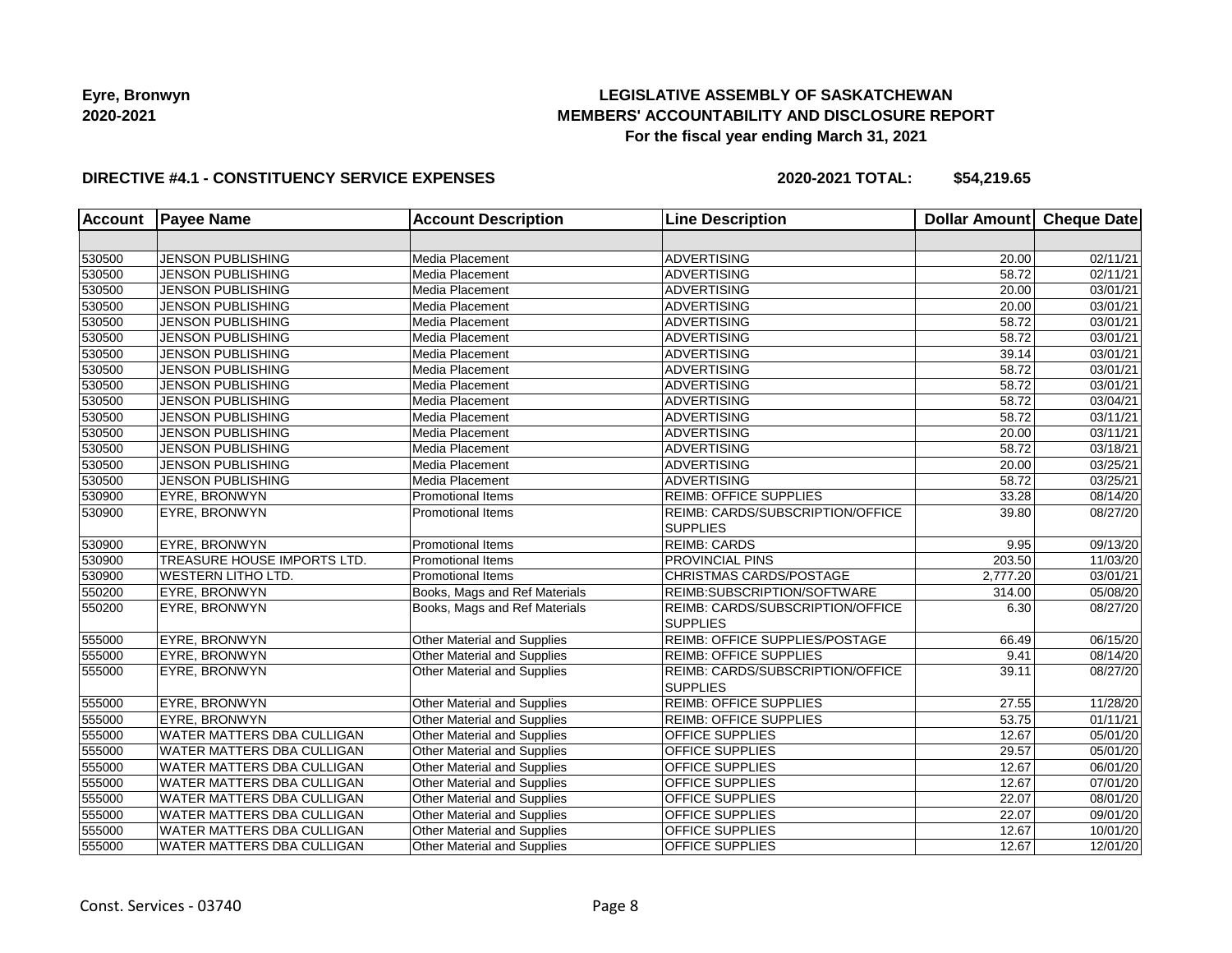# **LEGISLATIVE ASSEMBLY OF SASKATCHEWAN MEMBERS' ACCOUNTABILITY AND DISCLOSURE REPORT For the fiscal year ending March 31, 2021**

## **DIRECTIVE #4.1 - CONSTITUENCY SERVICE EXPENSES**

| <b>Account</b> | <b>Payee Name</b>                 | <b>Account Description</b>         | <b>Line Description</b>     | Dollar Amount Cheque Date |          |
|----------------|-----------------------------------|------------------------------------|-----------------------------|---------------------------|----------|
|                |                                   |                                    |                             |                           |          |
| 555000         | WATER MATTERS DBA CULLIGAN        | <b>Other Material and Supplies</b> | <b>OFFICE SUPPLIES</b>      | 12.67                     | 01/01/21 |
| 555000         | WATER MATTERS DBA CULLIGAN        | <b>Other Material and Supplies</b> | <b>OFFICE SUPPLIES</b>      | 12.67                     | 01/01/21 |
| 555000         | IWATER MATTERS DBA CULLIGAN       | <b>Other Material and Supplies</b> | <b>OFFICE SUPPLIES</b>      | 12.67                     | 02/01/21 |
| 555000         | WATER MATTERS DBA CULLIGAN        | Other Material and Supplies        | <b>OFFICE SUPPLIES</b>      | 12.67                     | 03/01/21 |
| 555000         | <b>WATER MATTERS DBA CULLIGAN</b> | <b>Other Material and Supplies</b> | <b>OFFICE SUPPLIES</b>      | 12.67                     | 03/31/21 |
| 555000         | IWESTERN LITHO LTD.               | <b>Other Material and Supplies</b> | <b>OFFICE SUPPLIES</b>      | 78.60                     | 03/11/21 |
| 555000         | IWIRELESS AGE                     | Other Material and Supplies        | <b>OFFICE SUPPLIES</b>      | 15.90                     | 03/03/21 |
| 555080         | EYRE. BRONWYN                     | Other Misc Material and Supplies   | <b>REIMB: FRAMING</b>       | 191.98                    | 02/08/21 |
| 564600         | EYRE, BRONWYN                     | Computer Software - Exp            | REIMB:SUBSCRIPTION/SOFTWARE | 87.69                     | 05/08/20 |
| 588950         |                                   |                                    | IPREPAID EXPENSE ADJUSTMENT | 1,965.00                  | 03/12/20 |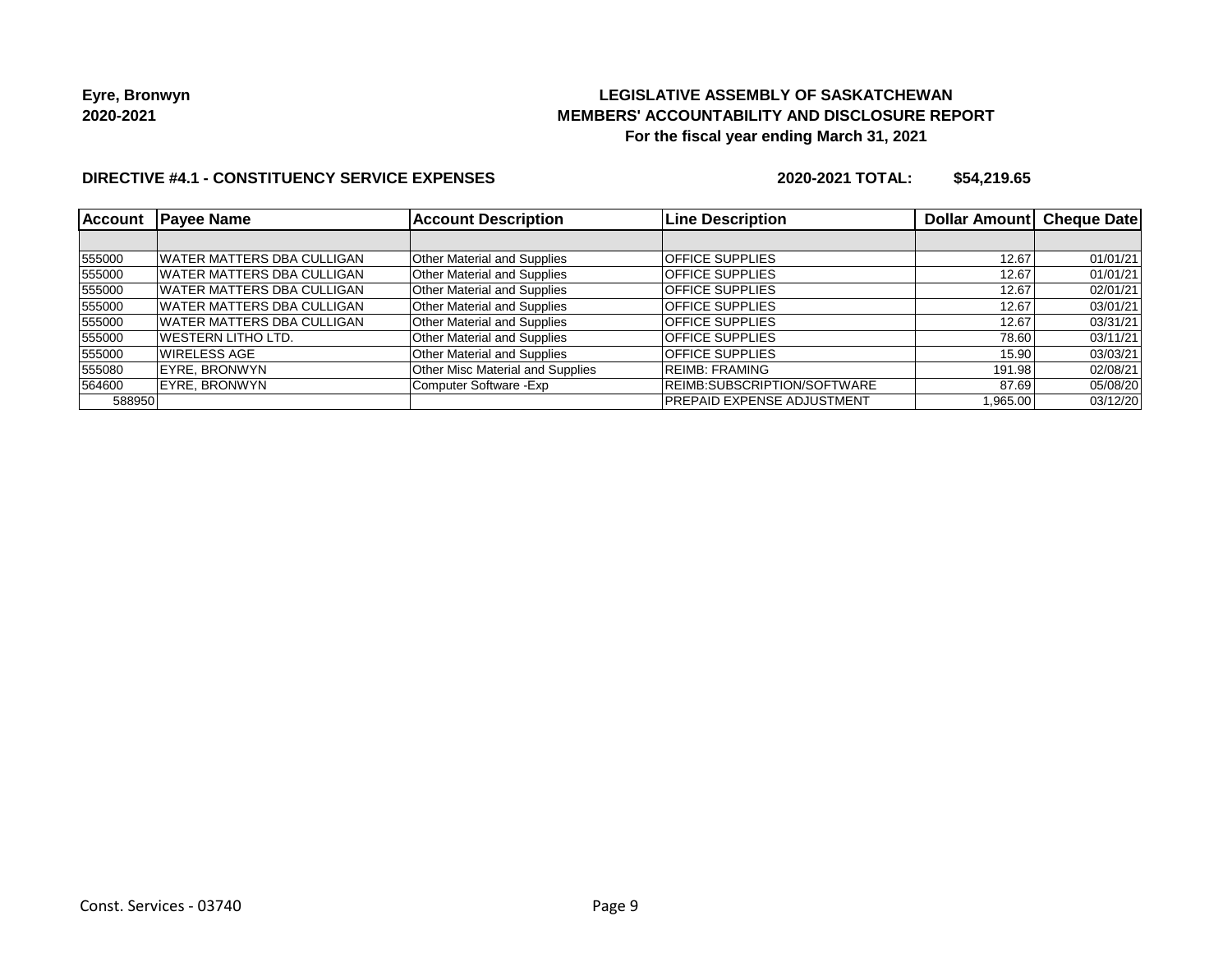## **LEGISLATIVE ASSEMBLY OF SASKATCHEWAN MEMBERS' ACCOUNTABILITY AND DISCLOSURE REPORT For the fiscal year ending March 31, 2021**

#### **DIRECTIVE #6 - CONSTITUENCY ASSISTANT EXPENSES**

**2020-2021 TOTAL: \$63,830.77**

| <b>Account</b> | <b>Payee Name</b>      | <b>Account Description</b>       | Dollar Amount Cheque Date |          |
|----------------|------------------------|----------------------------------|---------------------------|----------|
|                |                        |                                  |                           |          |
| 513000         | STEVENSON, ELIZABETH A | Out-of-Scope Permanent           | 2,355.00                  | 11/24/20 |
| 513000         | STEVENSON, ELIZABETH A | Out-of-Scope Permanent           | 2,355.00                  | 12/09/20 |
| 513000         | STEVENSON, ELIZABETH A | Out-of-Scope Permanent           | 2,355.00                  | 12/22/20 |
| 513000         | STEVENSON, ELIZABETH A | Out-of-Scope Permanent           | 2,355.00                  | 01/06/21 |
| 513000         | STEVENSON, ELIZABETH A | Out-of-Scope Permanent           | 2,355.00                  | 01/20/21 |
| 513000         | STEVENSON, ELIZABETH A | Out-of-Scope Permanent           | 2,355.00                  | 02/03/21 |
| 513000         | STEVENSON, ELIZABETH A | Out-of-Scope Permanent           | 2,355.00                  | 02/17/21 |
| 513000         | STEVENSON, ELIZABETH A | Out-of-Scope Permanent           | 2,355.00                  | 03/03/21 |
| 513000         | STEVENSON, ELIZABETH A | Out-of-Scope Permanent           | 2,355.00                  | 03/17/21 |
| 513000         | STEVENSON, ELIZABETH A | Out-of-Scope Permanent           | 2,355.00                  | 03/30/21 |
| 513000         | STEVENSON, ELIZABETH A | Out-of-Scope Permanent           | 1,774.90                  | 04/09/21 |
| 513000         | ZDUNICH, CARRIE A      | Out-of-Scope Permanent           | 0.00                      | 04/01/20 |
| 513000         | ZDUNICH, CARRIE A      | Out-of-Scope Permanent           | $-1,795.83$               | 04/13/20 |
| 513000         | ZDUNICH, CARRIE A      | Out-of-Scope Permanent           | 3,655.83                  | 04/14/20 |
| 513000         | ZDUNICH, CARRIE A      | Out-of-Scope Permanent           | 2,325.00                  | 05/01/20 |
| 513000         | ZDUNICH, CARRIE A      | Out-of-Scope Permanent           | 2,325.00                  | 05/13/20 |
| 513000         | ZDUNICH, CARRIE A      | Out-of-Scope Permanent           | 2,325.00                  | 05/27/20 |
| 513000         | ZDUNICH, CARRIE A      | Out-of-Scope Permanent           | 2,325.00                  | 06/10/20 |
| 513000         | ZDUNICH, CARRIE A      | Out-of-Scope Permanent           | 2,523.68                  | 06/24/20 |
| 513000         | ZDUNICH, CARRIE A      | Out-of-Scope Permanent           | 2,355.23                  | 07/08/20 |
| 513000         | ZDUNICH, CARRIE A      | Out-of-Scope Permanent           | 2,355.23                  | 07/22/20 |
| 513000         | ZDUNICH, CARRIE A      | Out-of-Scope Permanent           | 2,355.23                  | 08/05/20 |
| 513000         | ZDUNICH, CARRIE A      | Out-of-Scope Permanent           | 2,355.23                  | 08/19/20 |
| 513000         | ZDUNICH, CARRIE A      | Out-of-Scope Permanent           | 2,355.23                  | 09/02/20 |
| 513000         | ZDUNICH, CARRIE A      | Out-of-Scope Permanent           | 2,355.23                  | 09/16/20 |
| 513000         | ZDUNICH, CARRIE A      | Out-of-Scope Permanent           | 2,355.23                  | 10/01/20 |
| 513000         | ZDUNICH, CARRIE A      | Out-of-Scope Permanent           | 5,071.57                  | 10/06/20 |
| 513000         | ZDUNICH, CARRIE A      | Out-of-Scope Permanent           | 64.58                     | 11/18/20 |
| 513000         | ZDUNICH, CARRIE A      | Out-of-Scope Permanent           | 0.00                      | 11/24/20 |
| 514000         | STEVENSON, ELIZABETH A | Casual/Term                      | 732.34                    | 09/02/20 |
| 514000         | STEVENSON, ELIZABETH A | Casual/Term                      | 418.48                    | 09/16/20 |
| 514000         | STEVENSON, ELIZABETH A | Casual/Term                      | 597.83                    | 10/01/20 |
| 514000         | STEVENSON, ELIZABETH A | Casual/Term                      | 89.67                     | 10/06/20 |
| 514000         | STEVENSON, ELIZABETH A | Casual/Term                      | 1,345.11                  | 11/10/20 |
| 519900         | None (Default)         | Change in Y/E Accrued Empl Leave | $-1,240.00$               | 04/20/20 |
|                |                        | Entitlements                     |                           |          |
| 519900         | None (Default)         | Change in Y/E Accrued Empl Leave | 1,256.00                  | 04/14/21 |
|                |                        | Entitlements                     |                           |          |